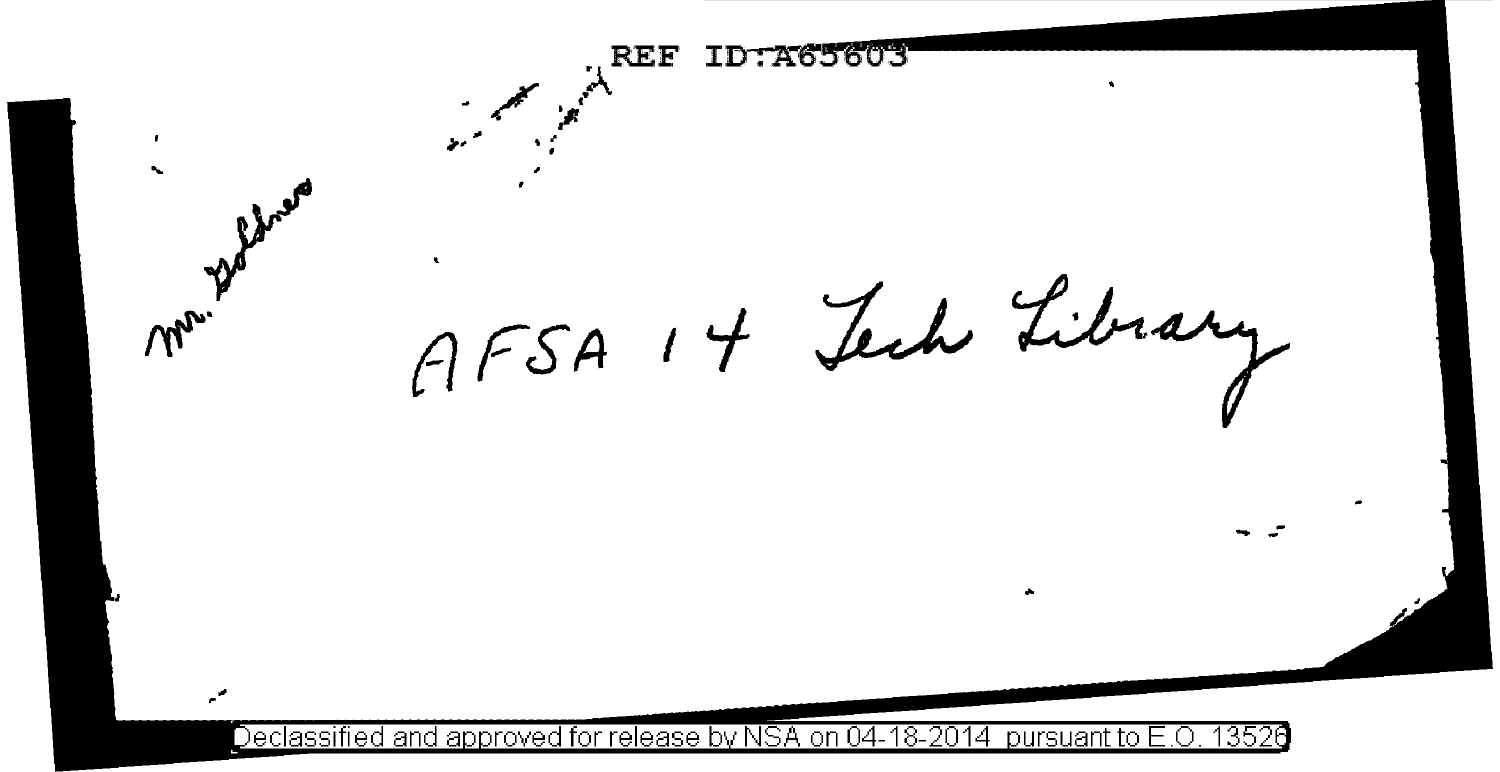

## **SECTION V**

# DISCUSCION AND RECOMMENDATIONS CONCERNING INDIVIDUAL ITELS BESORE THE BOARD

#### SPEECH SECURITY EQUIPMENT

10. The stand expressed by the Army Ground Forces Equipment Review Board and by the Theaters with regard to speech security equipment may be summarized as follows:

a. An integrated radio and wire secure telephone system should be the primary means of tactical communication.

b. Adequate secure and light weight security equipment is the predominant need in achieving such a communications system.

c. Development of improved speech security equipment should be given the highest priority.

11. The Army Security Agency concurs in the importance of speech security equipment and in the necessity of giving its development the highest priority. The speed, convenience and the advantages of direct personal contact obtained with voise communication are fully recognized. However, certain facts must be considered before a final decision is reached to use voice communication as the primary means of tactical communication.

12. The complex nature of speech results in serious technological difficulties which must be overcome before both secure and light weight ciphony equipment can be provided. At the present stage, secure equipment can be provided but such equipment is large and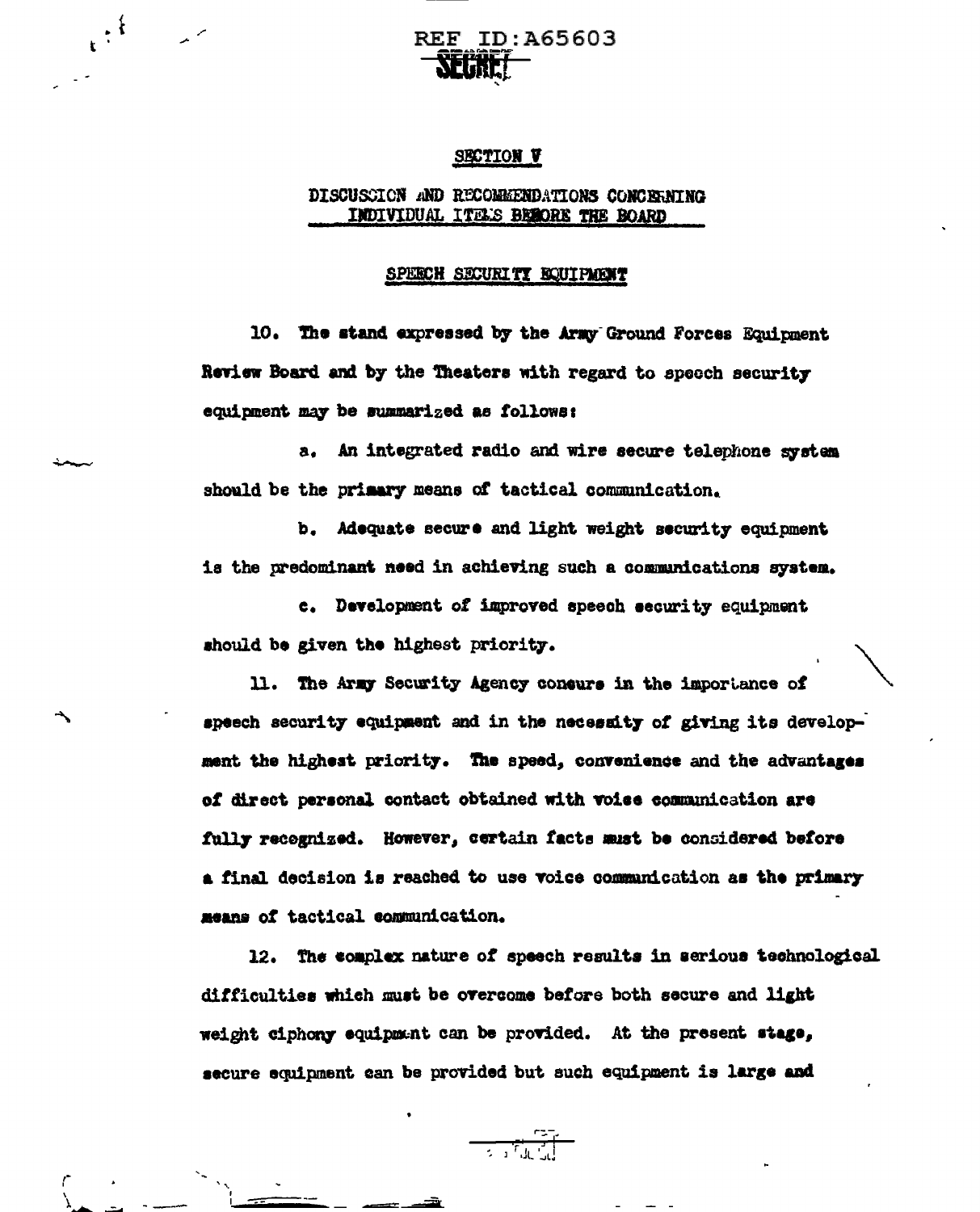و.<br>مشمل

complex. Present light weight equipment is insecure and inadequate in other respects. It must be recognized that no solution is now in sight which will entirely overcome the problems involved and that it will probably be some years before equipment can be developed which is both small and secure enough to be used on the very widespread basis contemplated by the Ground Forces. Furthermore, changes in the communications system may be required to accommodate such improved speech security equipment.

13. Another factor to consider in the widespread use of telephone equipment is the lack of a permanent written record. In the case of SIGSALY, a high echelon secure ciphony device, it was found necessary after a period of use to install recorders for this purpose.

14. In view of the above, it is recommended that the development of speech security equipment be continued with the highest possible priority with the aim of ultimately achieving the results desired by the Ground Forces.

15. One important decision which must be made in connection with the application of speech security to an integrated communications system concerns the plan used in applying the equipment to the system. Two general plans are possible:

a. Security equipment located at the users with no intermediate security devices.

b. Security for each link in the system provided by separate sets of equipment. This would mean that when a call passes through several switchboards, separate sets of equipment located at the switch-

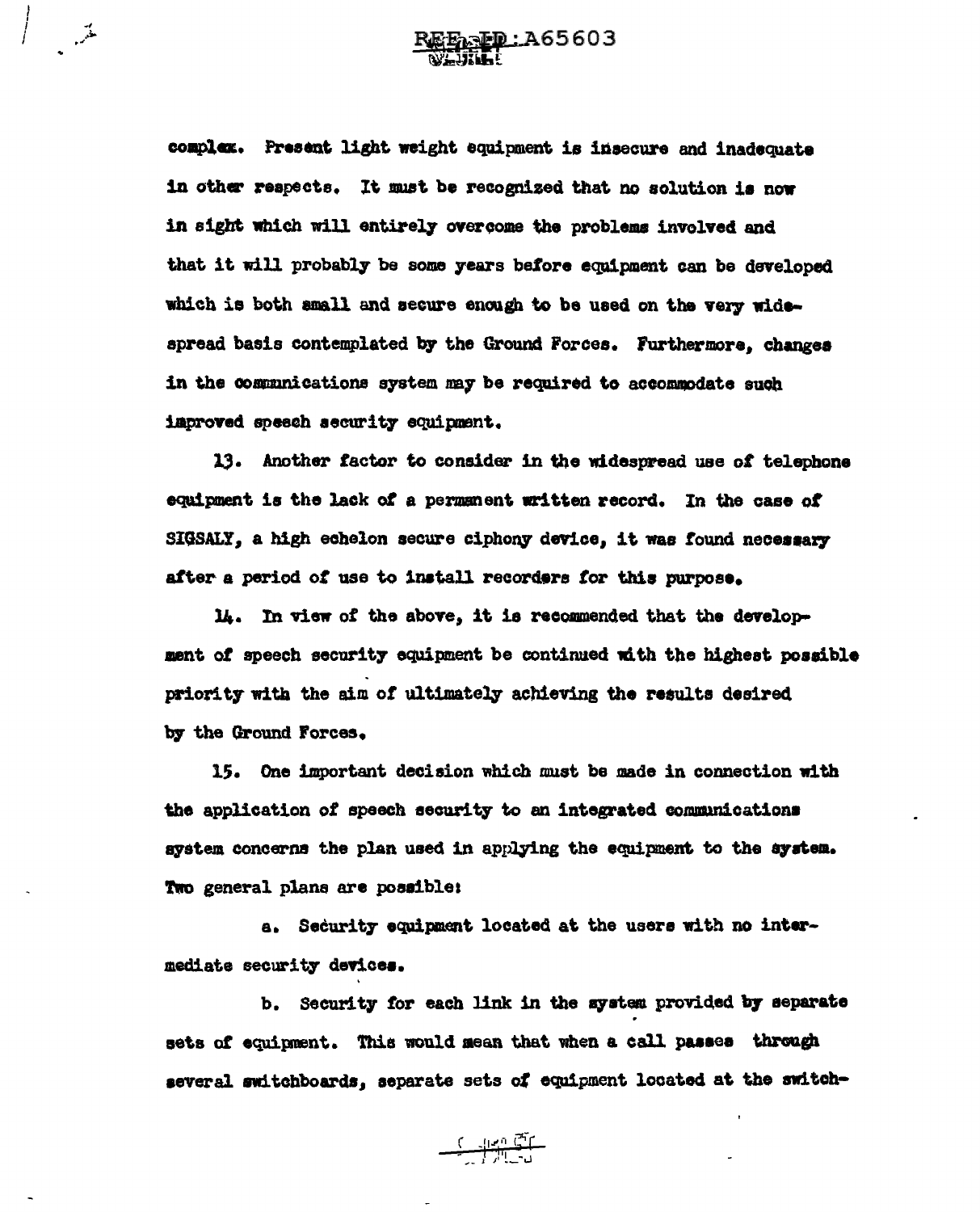boards, and at the users, would secure each link in the system independently.

 $\mathcal{L}^{\bullet}$ 

While (a) above is the more desirable alternative from a security viempoint, since the users can be certain that adequate security is being maintained over the entire system, the difficulties in providing and operating the system make it thoroughly impractical. Intercommunicable security devices would be required at every telephone. This will only be possible when a very small but highly secure device is available. Furthermore, every user would have to be in possession of the key settings required to communicate with every other user. This is obviously impractical in a highly integrated system from both security and operational viewpoints. It is therefore recommended that plan (b) or a compromise between plans (a) and (b) be adopted.

## **CIPAX EQUIPMENT**

، ایل

16. The Mediterranean Theater has expressed the desire for more extensive use of facsimile equipment and recommends the adaptation of the RC-58 facsimile equipment to receive the tape from an M-209 converter. While this adaptation may serve a definite communications need it is felt that emphasis should be placed on the development of enciphered facaimile (CIFAX). By enciphered facsimile is meant a device which provides security to the facsimile signal rather than normal facsimile transmission of a message previously enciphered by some standard means. It seems likely that

 $\frac{m\left(\frac{C}{\sqrt{2}}\right)^{m-1}}{\sqrt{2\pi\sqrt{2}}\sqrt{m^2}}$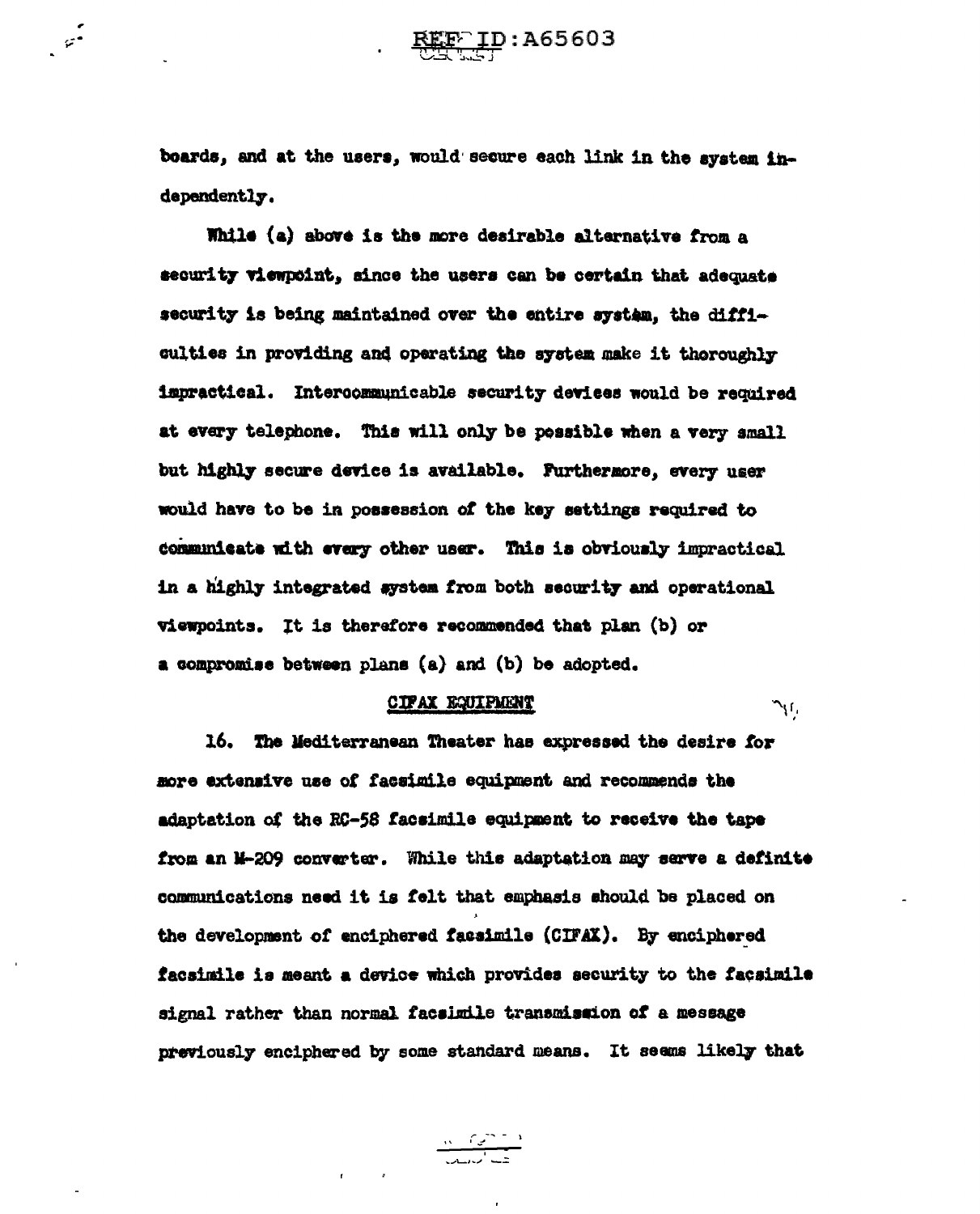$\bigcup_{i=1}^n \mathbb{Z}^2 \times$ 

a need, perhaps not clearly recognized at the present time, exists for a CIFAX device for transmitting classified maps, sketches. photographs, etc. The Cryptographic Plan includes requirements for two types of CIFAX devices: (a) A portable device for use in forward echelons and (b) A fixed plant device for use between higher headquarters.

#### AUTHENTICATION DEVICES

17. The Mediterranean Theater has indicated little need for or use of authentication. This view is contrary to that expressed by the Cook Board Report and to that of the Army Security Agency. It is appreciated that habitual use of authentication is neither required nor desirable. On the other hand it is believed that there is a very definite requirement that a means of authentication be available to be used when enemy counter measures necessitate such use.

## **CIPHER DEVICES**

18. Pew comments were made either in the Cook Board Report or by the Theaters on the subject of cipher devices principally because of the primary interest in voice rather than literal communication. It is believed however that there will always exist a requirement for literal communication because of the compelling advantages which any recorded communication possesses. It is strongly recommended therefore that, in as igning priority to the development of speech security equipment, the need for improvements in cipher devices not be forgotten. Development projects